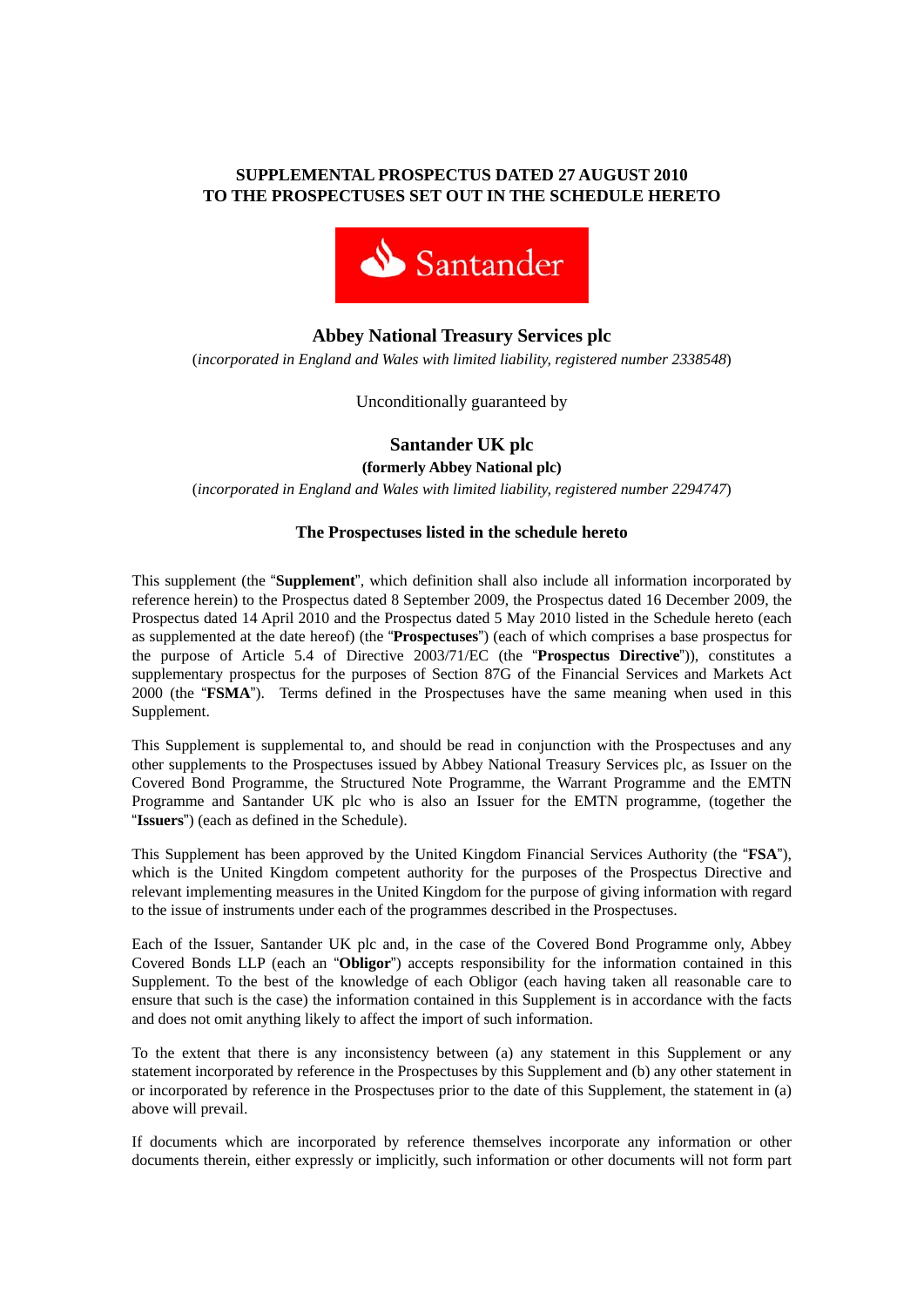of this Supplement for the purposes of the Prospectus Directive except where such information or other documents are specifically incorporated by reference or attached to this Supplement.

Save as disclosed in this Supplement and the Prospectuses, no significant new factor, material mistake or inaccuracy relating to information included in the Prospectuses has arisen or been noted, as the case may be, since the publication of the Prospectuses.

Investors should be aware of their rights under Section 87Q(4) of the FSMA.

### **1. DOCUMENTS INCORPORATED BY REFERENCE**

On 27 August 2010, Santander UK plc published its unaudited half yearly financial report for the six months ended 30 June 2010;

On 27 August 2010, ANTS published its unaudited half yearly financial report for the six months ended 30 June 2010;

#### (together, the "**Half Yearly Financial Reports**").

Copies of the unaudited Half Yearly Financial Reports have been filed with the UK Listing Authority and, by virtue of this Supplement, those unaudited Half Yearly Financial Reports are incorporated, and form part of, the Prospectuses.

This Supplement will be published on the website of the London Stock Exchange.

The date of this Supplement is 27 August 2010.